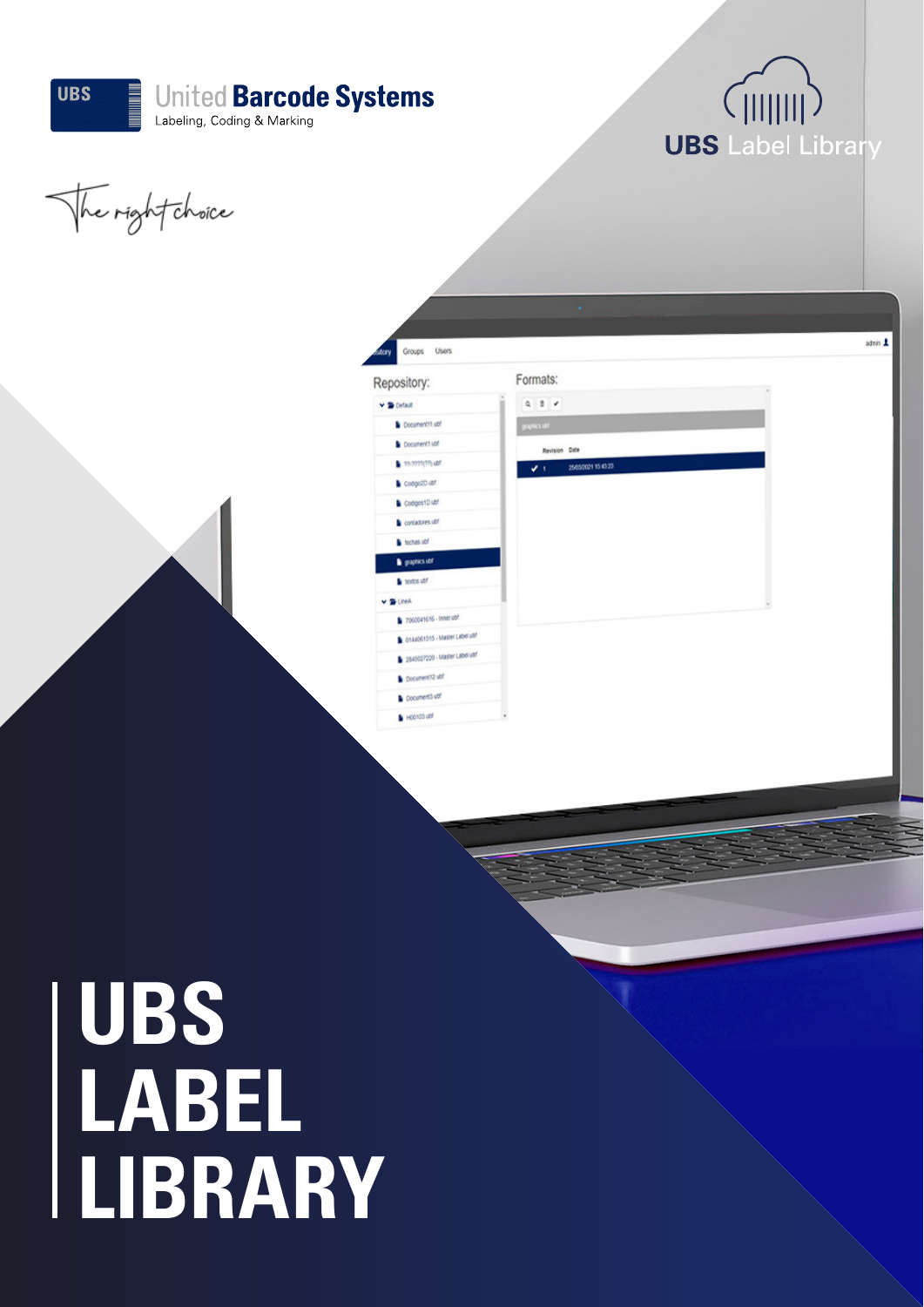## **WHAT IS UBS LABEL LIBRARY?**



### **COMMUNICATIONS**



Upload formats to ULL Download formats from ULL  $\checkmark$  Multiple connections supported



Download formats from ULL

## **WHAT DOES UBS LIBRARY OFFER?**

- $\checkmark$  Security formats
- Centralized storage: formats and groups
- Formats management: select revision, move or delete
- $\vee$  Access via web browser
	- Avoid human error
	- Optimize production process

## **FORMATS/REVISIONS**

 $\blacktriangleright$  A format can have multiple revisions

- $\checkmark$  A format can only have one active revision
- $\checkmark$  Each format update is a new revision
- $\checkmark$  The active format revision is the one that MRX controller and UBS Designer will download
- $\checkmark$  From the UBS Label Library you can assign/ modify the active format revision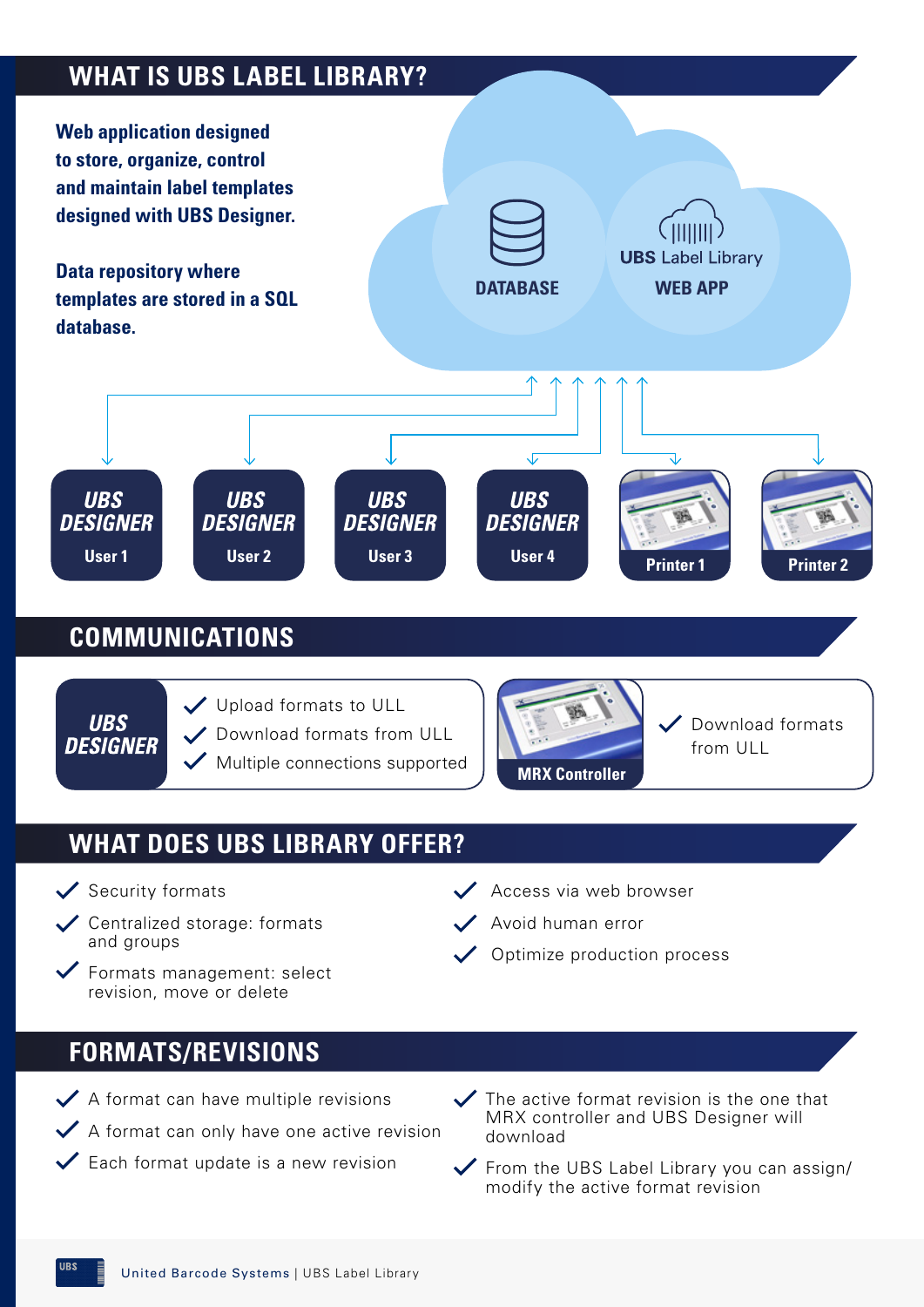## **WHERE UBS LABEL LIBRARY RUNS?**



#### **On premises (customer's server)**

 $\checkmark$  Security (ease to perform Back Up)

 $\checkmark$  High performance

Easily scalable

 $\checkmark$ 

Centralized resources

Windows Server environment **HARDWARE REQUERIMENTS**

| <b>J-UBS005</b>                 |                                  |                                                                                                                                     |  |
|---------------------------------|----------------------------------|-------------------------------------------------------------------------------------------------------------------------------------|--|
|                                 | <b>S-UBS005</b>                  | ※ Console   ▶ Poweron   Shutdown   Buspend © Restart   / Editsettings   C Refresh   卷 Actions<br>CPU                                |  |
|                                 | <b>Guest OS</b><br>Compatibility | Microsoft Windows Server 20<br>43 MHz<br>ESXI 6.0 and later (VM versio                                                              |  |
|                                 | <b>Wwere Tools</b><br>CPUs       | MEMORY SALE<br>Yes<br>4.04 GB<br>ž.                                                                                                 |  |
|                                 | Memory                           | 4 <sub>GB</sub><br><b>STORAGE</b>                                                                                                   |  |
|                                 | Host name                        | S-UBS005.UBSCODE.COM<br>22.02 GB                                                                                                    |  |
| General Information             |                                  |                                                                                                                                     |  |
| - Performance summary last hour |                                  |                                                                                                                                     |  |
| - Hardware Configuration        |                                  |                                                                                                                                     |  |
| $\mathsf{E}$ CPU                | 2 yCPUs                          |                                                                                                                                     |  |
| <b>ALL</b> Memory<br>4 GB       |                                  |                                                                                                                                     |  |
| Fill Hard disk 1<br>60 GB       |                                  |                                                                                                                                     |  |
| > Bill Network adapter 1        |                                  | VM Network (Connected)                                                                                                              |  |
| ▶ B Floppy drive 1              | Remote                           |                                                                                                                                     |  |
| video card                      | 4 MB                             |                                                                                                                                     |  |
| + bij CD/DVD drive 1            |                                  | ISO [datastore1] ISOs/SW_DVD9_NTRL_Windows_Svrs_2012_R2_English_2_FPP_O<br>EM Std DC X19-82429.ISO<br><b>Cità</b> Select disc image |  |
| <b>EN Others</b>                |                                  | Additional Hardware                                                                                                                 |  |
| - Resource Consumption          |                                  |                                                                                                                                     |  |
| Consumed host CPU<br>43 MHz     |                                  |                                                                                                                                     |  |
| Consumed host memory            |                                  | 4.04 GB                                                                                                                             |  |
| <b>ACTIVE QUEST MEMORY</b>      | 286 MB                           |                                                                                                                                     |  |
| $\mathbf{v}$ $\boxplus$ Storage |                                  |                                                                                                                                     |  |
| Provisioned                     |                                  | 60 GB                                                                                                                               |  |
| Uncommitted                     |                                  | 42.17 GB                                                                                                                            |  |
| Not-shared                      | 22.02 GB                         |                                                                                                                                     |  |
| <b>Used</b>                     | 22.02 GB                         |                                                                                                                                     |  |

#### **SOFTWARE REQUERIMENTS**

| <b>PROGRAM</b>                         | <b>VERSION</b>    |
|----------------------------------------|-------------------|
| <b>Windows Server</b>                  | 2016 Standard     |
| Internet Information Services (IIS)    | 10.0.14 or higher |
| Microsoft .NET Framework               | 4.5 or higher     |
| Microsoft SQL Server (SQLEXPRESS)      | 2016 64bit        |
| Microsoft SQL Server Management Studio | 13.0.11 or higher |
| Google Chrome                          | 58.0.3 64 bits    |